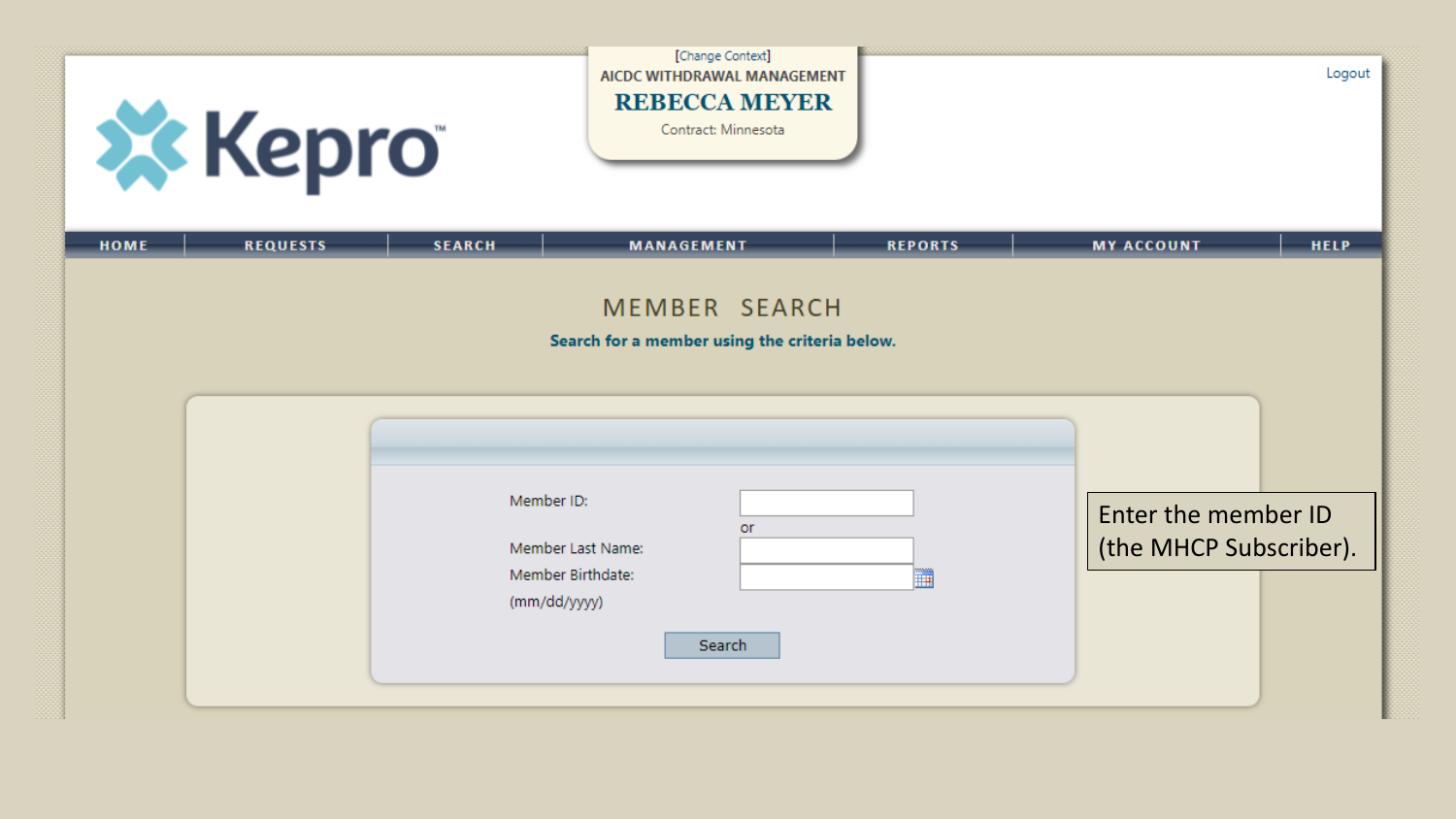# Selecting a Request Type

| Case Level Member ID<br>Case ID<br>(Reference ID) | <b>Status</b>                                | <b>Request Info</b>           | Service Type                             | <b>Service</b><br>Date(s) | <b>Providers</b>                                |
|---------------------------------------------------|----------------------------------------------|-------------------------------|------------------------------------------|---------------------------|-------------------------------------------------|
|                                                   | Select request type:<br>Select sub contract: | Outpatient V<br>Minnesota SUD | Create Request<br>Cancel<br>$\checkmark$ |                           |                                                 |
|                                                   |                                              |                               | choose "Outpatient" and "Minnesota SUD"  |                           | For residential and outpatient services, always |

| Select request type: | Inpatient $\vert \mathbf{v} \vert$<br>Create Request<br>Cancel |
|----------------------|----------------------------------------------------------------|
| Select sub contract: | Minnesota SUD<br>$\checkmark$                                  |
|                      | For withdrawal management, always choose                       |
|                      | "Inpatient" and "Minnesota SUD"                                |
|                      |                                                                |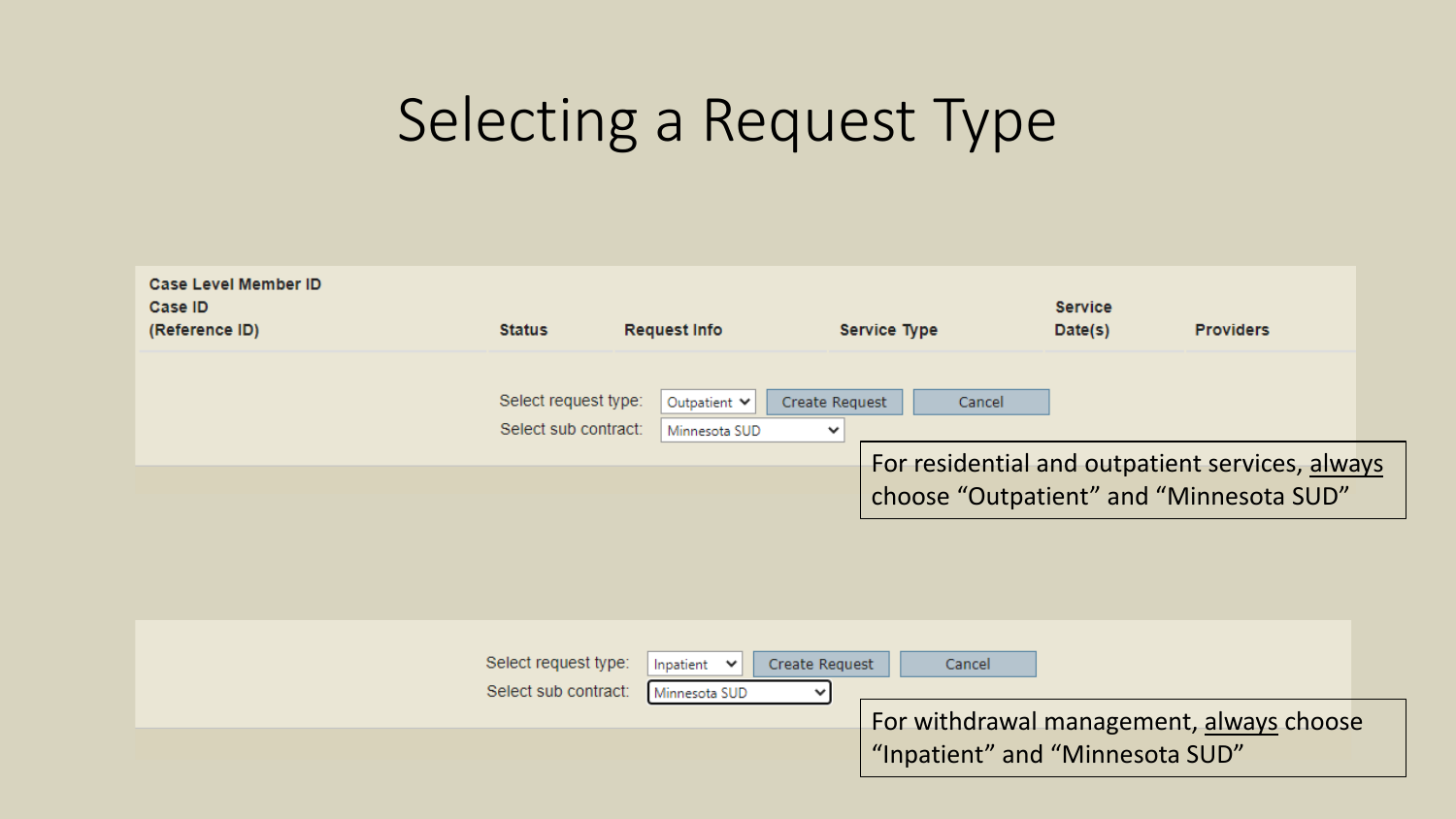#### Requesting Provider information

|                                                                                                                           | <b>INPATIENT SERVICES REQUEST</b>                         |                           |                                             |                                                                                                                             |  |
|---------------------------------------------------------------------------------------------------------------------------|-----------------------------------------------------------|---------------------------|---------------------------------------------|-----------------------------------------------------------------------------------------------------------------------------|--|
| <b>同 Patient Detail</b>                                                                                                   | <b>REQUESTING PROVIDER</b>                                |                           |                                             |                                                                                                                             |  |
| <b>Requesting Provider</b><br>同 Facility<br><b>Attending Physician</b>                                                    | <b>Name</b><br><b>Provider ID</b><br><b>Provider Type</b> |                           | 1558781633<br>62 - CHEMICAL HEALTH          | AICDC WITHDRAWAL MANAGEMENT                                                                                                 |  |
| Service Detail<br>Procedures<br>Diagnoses                                                                                 | <b>Address</b>                                            |                           | 1800 CHICAGO AVE S<br>MINNEAPOLIS MN 55404- |                                                                                                                             |  |
| <b>Clinical Information</b>                                                                                               | <b>Phone</b>                                              |                           | 612-790-4258                                |                                                                                                                             |  |
| <b>Attached Documents</b><br><b>Questionnaires</b>                                                                        |                                                           | fax number entered below. |                                             | Providers in receipt of Faxed determination letters: Official<br>communication of service authorization will be sent to the |  |
|                                                                                                                           | Fax <sup>*</sup>                                          |                           |                                             |                                                                                                                             |  |
|                                                                                                                           |                                                           | * denotes required field  |                                             |                                                                                                                             |  |
|                                                                                                                           |                                                           | Previous                  | Next                                        | Because 1115 providers are using                                                                                            |  |
|                                                                                                                           |                                                           |                           |                                             | the portal, you do not need to put in                                                                                       |  |
| I understand that precertification does not guarantee payment. I understand that precertification only identifies medical |                                                           |                           |                                             | a fax number. You can use 111-111-                                                                                          |  |
| benefits.                                                                                                                 |                                                           |                           |                                             | 1111 if you prefer.                                                                                                         |  |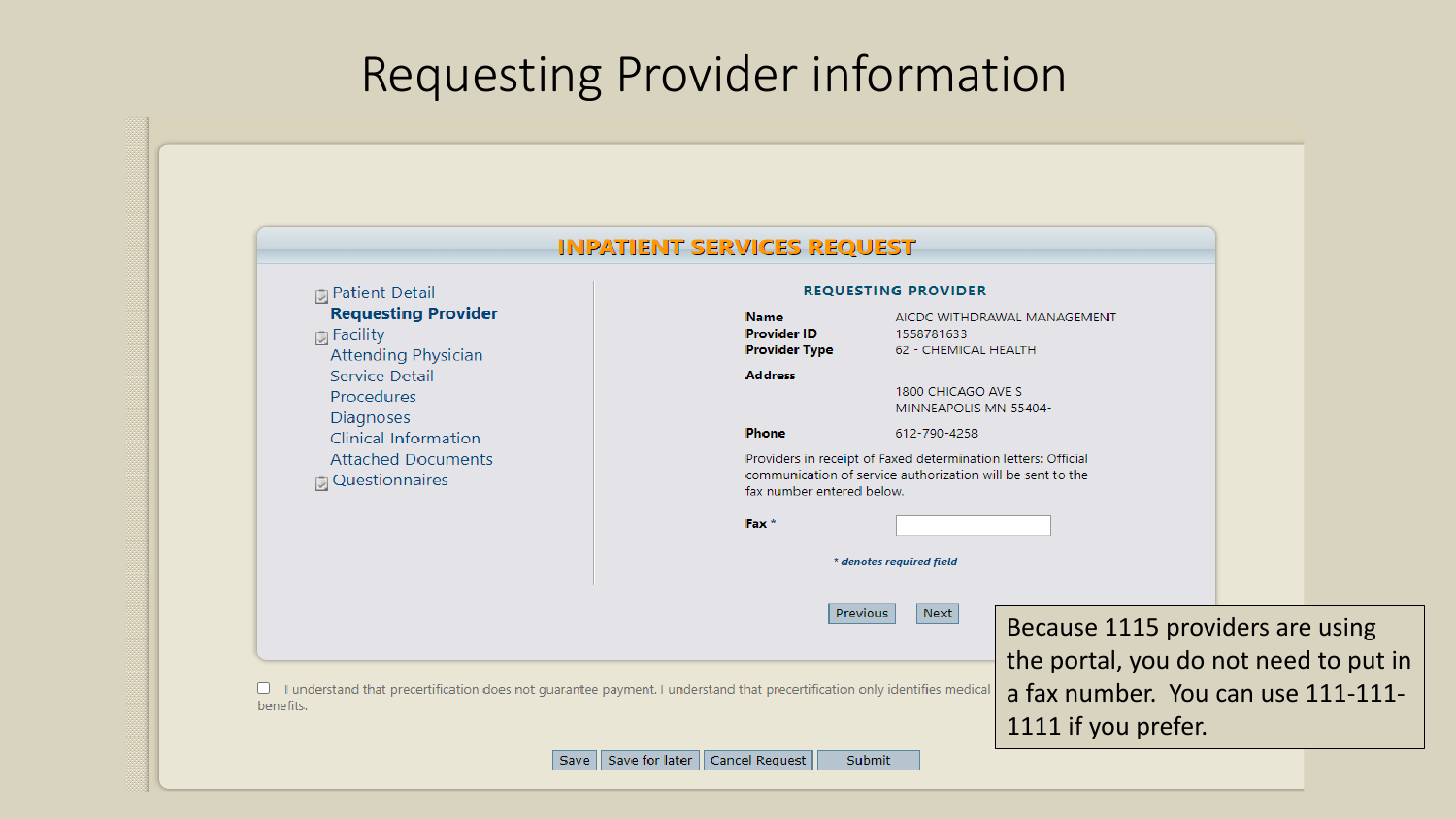## Attending Physician information not needed

| <b>D</b> Patient Detail<br><b>Requesting Provider</b><br><b>同Facility</b><br><b>Attending Physician</b><br><b>Service Detail</b><br>Procedures | <b>INPATIENT SERVICES REQUEST</b> | <b>ATTENDING PHYSICIAN</b><br>Optional: Use the search below in order to add an attending physician to this request. |  |                            |
|------------------------------------------------------------------------------------------------------------------------------------------------|-----------------------------------|----------------------------------------------------------------------------------------------------------------------|--|----------------------------|
| Diagnoses<br><b>Clinical Information</b><br><b>Attached Documents</b><br><b>Questionnaires</b>                                                 |                                   | <b>Show Preferred</b><br>Find                                                                                        |  | This page is not required. |
|                                                                                                                                                |                                   | Next<br>Previous                                                                                                     |  |                            |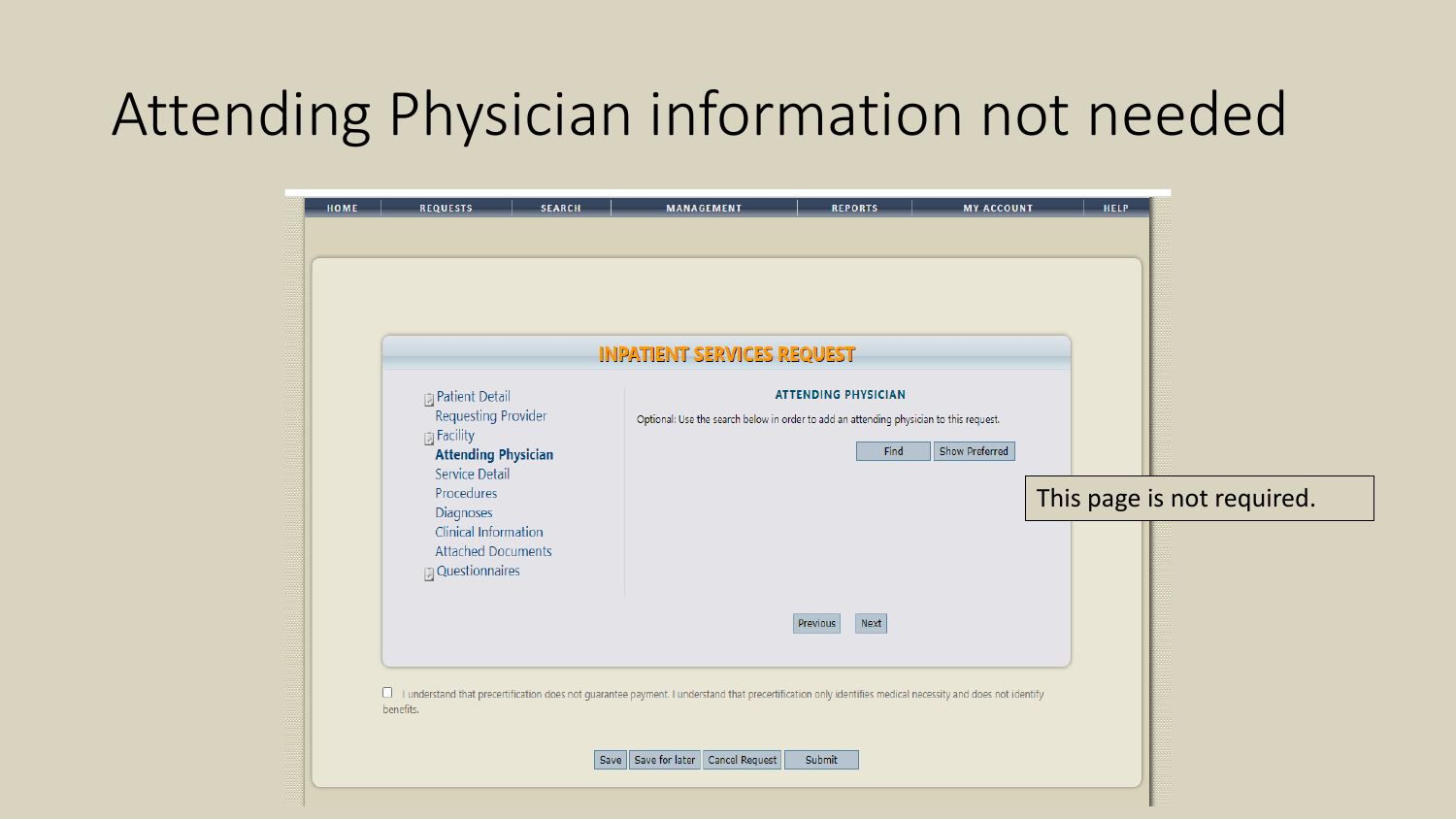# Service Detail page

| 同 Patient Detail<br><b>Requesting Provider</b><br><b>D</b> Service Provider<br><b>Attending Physician</b><br><b>Service Detail</b><br>Procedures<br><b>Diagnoses</b><br><b>Clinical Information</b><br><b>Attached Documents</b><br><b>D</b> Questionnaires | <b>SERVICE DETAIL</b><br>Service Type *<br>SUD OP - Substance Abuse<br><b>Request Type</b><br>Concurrent<br><b>FIPS Code</b><br>* denotes required field | v |
|-------------------------------------------------------------------------------------------------------------------------------------------------------------------------------------------------------------------------------------------------------------|----------------------------------------------------------------------------------------------------------------------------------------------------------|---|
|                                                                                                                                                                                                                                                             | Previous<br>Next                                                                                                                                         |   |
|                                                                                                                                                                                                                                                             | Admission = beginning treatment                                                                                                                          |   |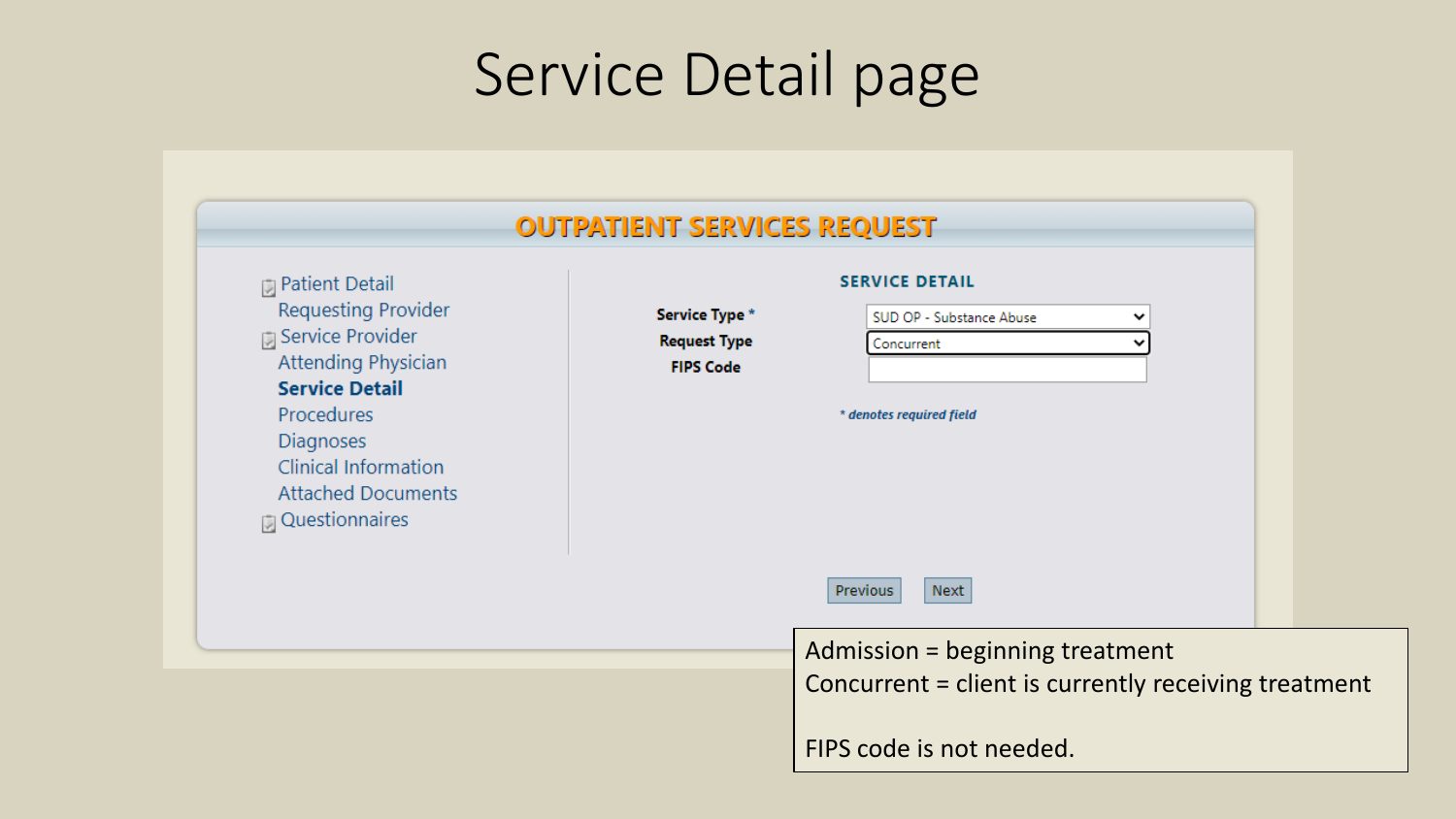### Add the Procedure Code to the request

|          | Procedure Search                                                    |                          |                              |               | $\pmb{\times}$ |    |
|----------|---------------------------------------------------------------------|--------------------------|------------------------------|---------------|----------------|----|
| °C<br>d) | Code Type<br>Code Starts with<br>Description<br><b>Smart Search</b> |                          | CPT<br>$\checkmark$<br>H2035 | Find          |                | ηı |
|          |                                                                     |                          |                              |               |                |    |
| ys       | Code                                                                | <b>Description</b>       |                              | <b>Action</b> |                |    |
|          | H2035                                                               | A/d tx program, per hour |                              | Select        |                |    |

Code Type: CPT (check with your billing person on which one you use)

Click on "Find" And then, "Select"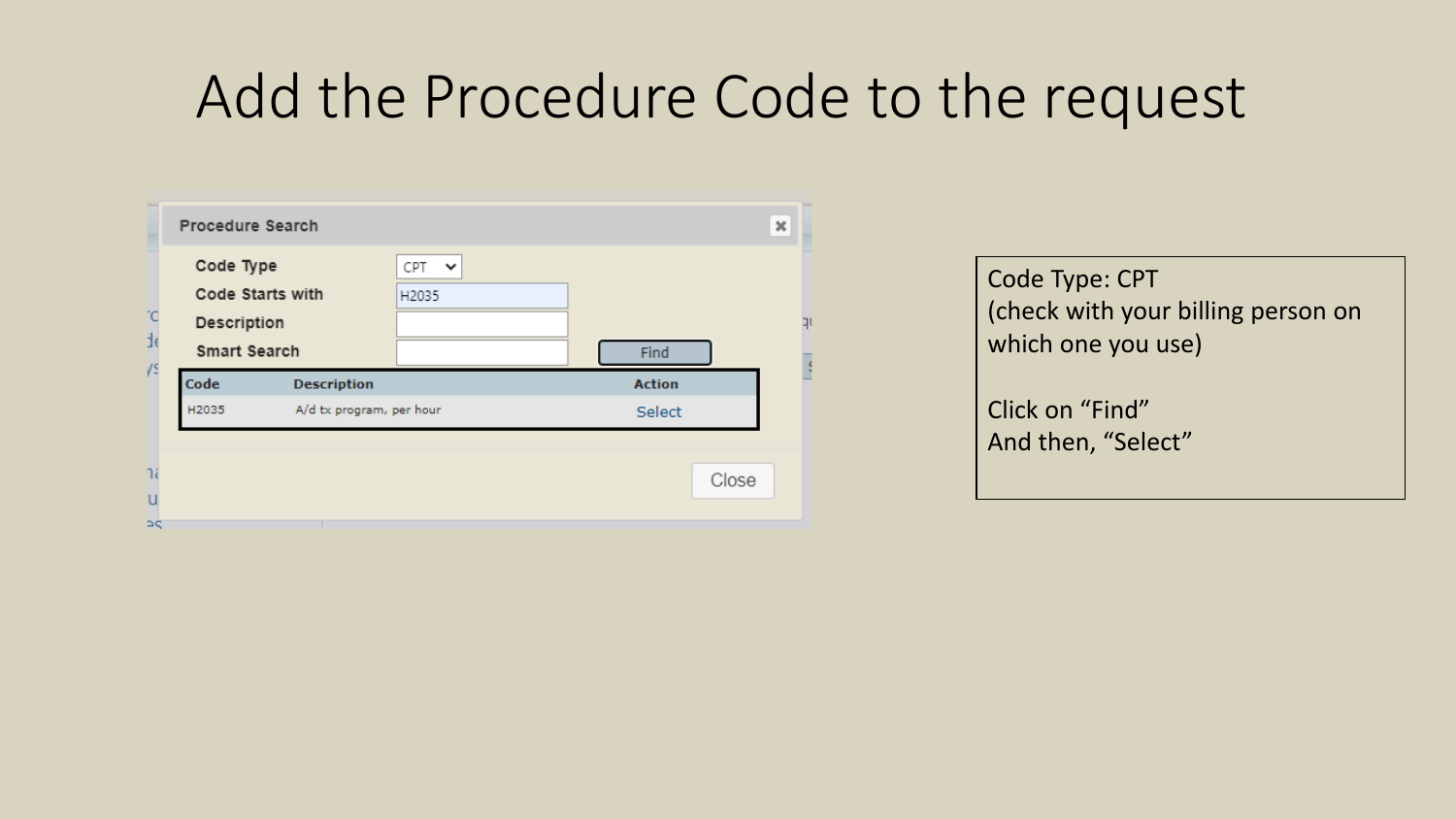# Add the date, quantity, and any modifiers

|                                                                                                                                                                                     | <b>OUTPATIENT SERVICES REQUEST</b>                                                                                                                             |                                                                                                                                                                          |  |  |  |  |
|-------------------------------------------------------------------------------------------------------------------------------------------------------------------------------------|----------------------------------------------------------------------------------------------------------------------------------------------------------------|--------------------------------------------------------------------------------------------------------------------------------------------------------------------------|--|--|--|--|
| $\Box$ Patient Detail<br><b>Requesting Provider</b><br><b>同 Service Provider</b>                                                                                                    | <b>PROCEDURES</b><br>Use the search below to add procedures to this request                                                                                    |                                                                                                                                                                          |  |  |  |  |
| <b>Attending Physician</b><br><b>同 Service Detail</b><br><b>Procedures</b><br><b>Diagnoses</b><br><b>Clinical Information</b><br><b>Attached Documents</b><br><b>Questionnaires</b> | H2035 - A/d tx program, per hour [remove]<br>Date: *<br>$\blacksquare$<br>to<br>Oty: *<br>-Frequency- v Rate:<br>$MOD(S):$ -MOD- $\blacktriangleright$<br>Find | Show Preferred                                                                                                                                                           |  |  |  |  |
|                                                                                                                                                                                     | * denotes required field                                                                                                                                       |                                                                                                                                                                          |  |  |  |  |
|                                                                                                                                                                                     | Previous<br>Next                                                                                                                                               | Add any modifiers that may be needed.<br>You may need to click "Save" if the 2 <sup>nd</sup> ,<br>3rd, or 4 <sup>th</sup> modifier boxes do not<br>immediately populate. |  |  |  |  |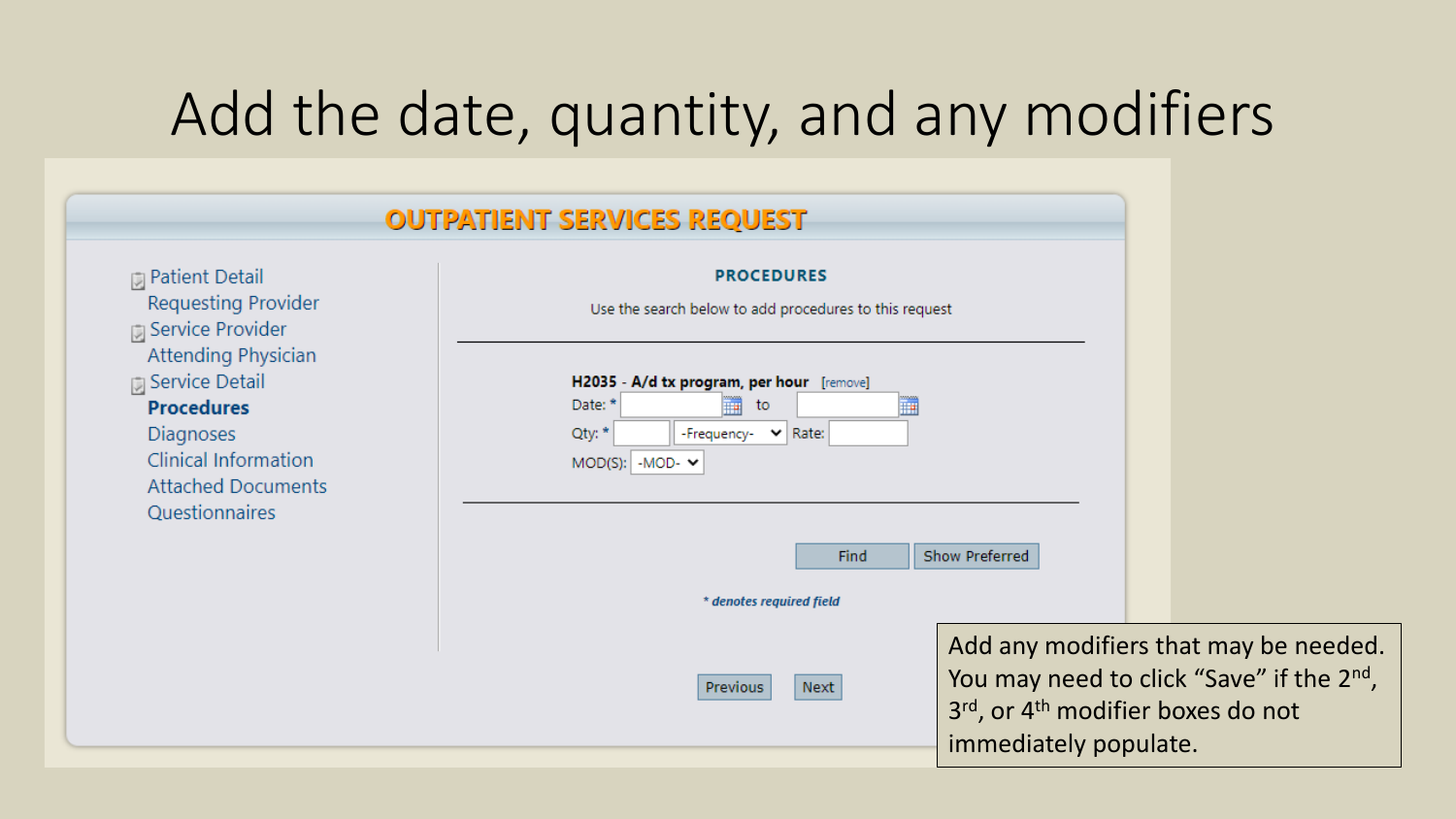

To get a 2<sup>nd</sup>, 3<sup>rd</sup>, or 4<sup>th</sup> modifier box to populate after the 1<sup>st</sup> one, click "Save" at the bottom of the screen.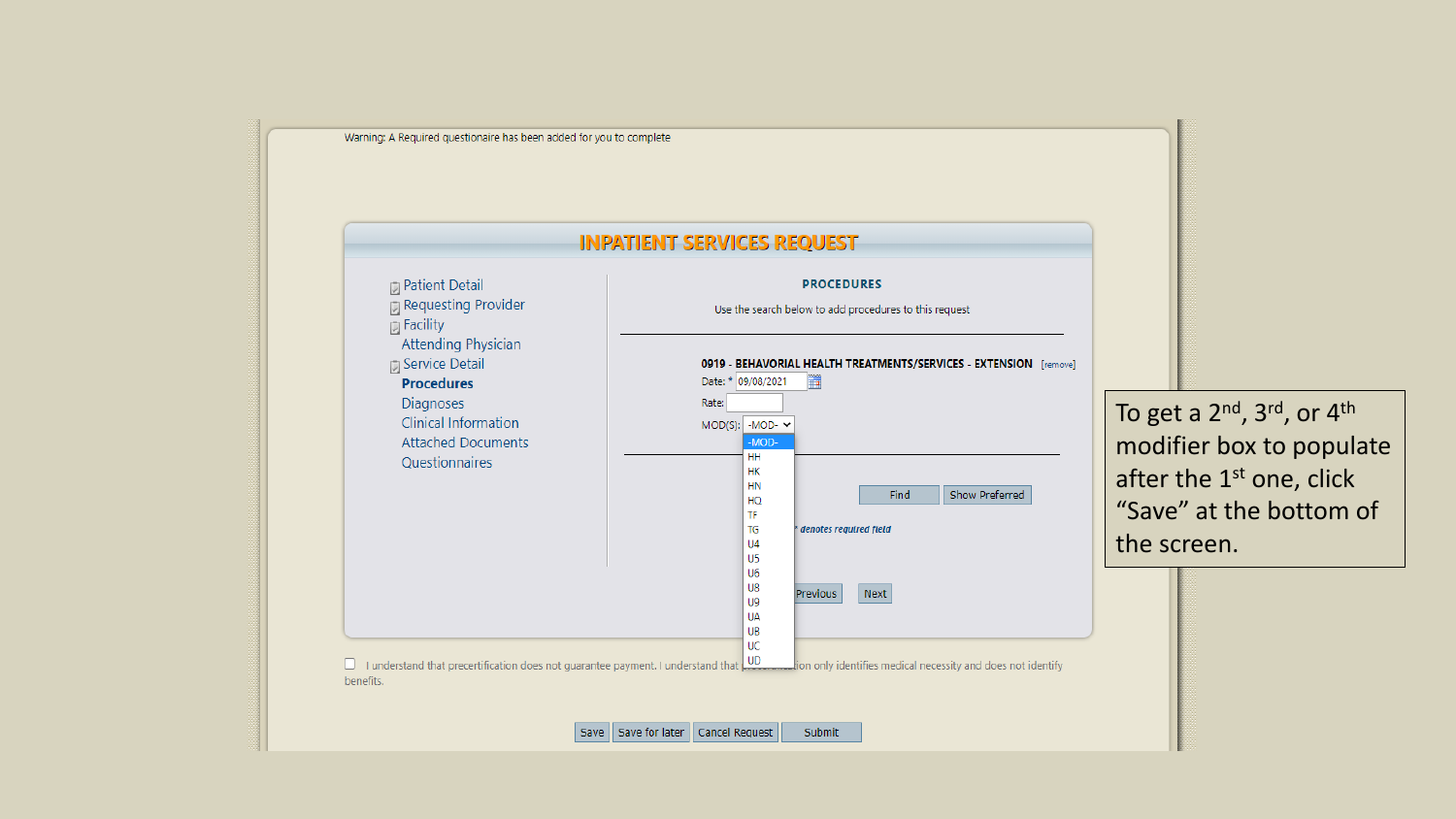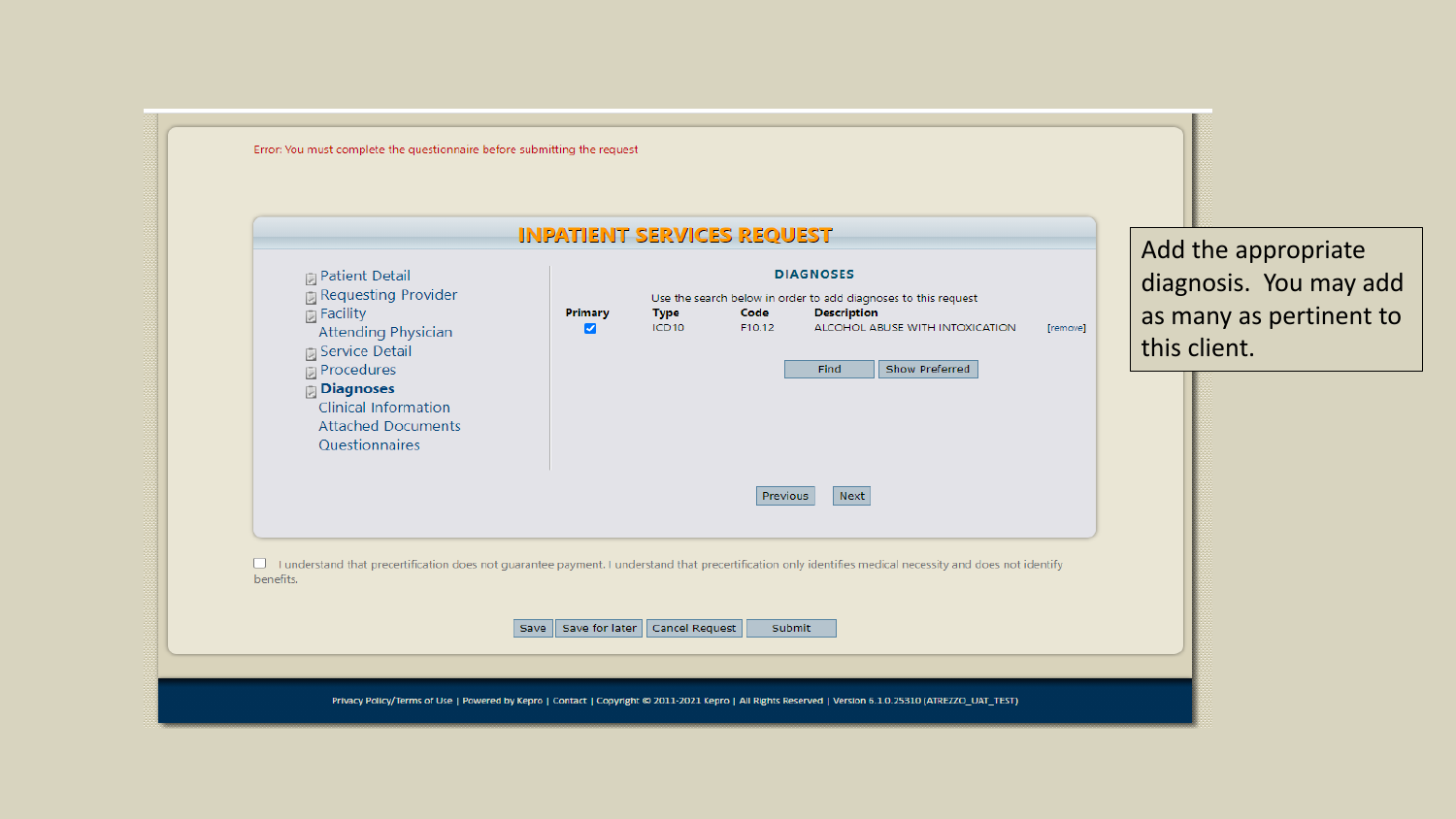Error: You must complete the questionnaire before submitting the request

**D** Patient Detail Requesting Provider

**D** Service Detail

 $\sqrt{2}$  Procedures  $\overline{[1]}$  Diagnoses

Attending Physician

**Clinical Information Attached Documents** Questionnaires

 $\overline{u}$  Facility

#### **INPATIENT SERVICES REQUEST**

Please click Save button before proceeding to the next section of the case submission process.

#### **CLINICAL INFORMATION**

Next

Previous

Unable to enter modifier, please add...

Your screen to communicate with the reviewers.

Use the clinical information box to communicate with the review team. No need to write a synopsis of care received or being provided since you'll be attaching clinical documentation.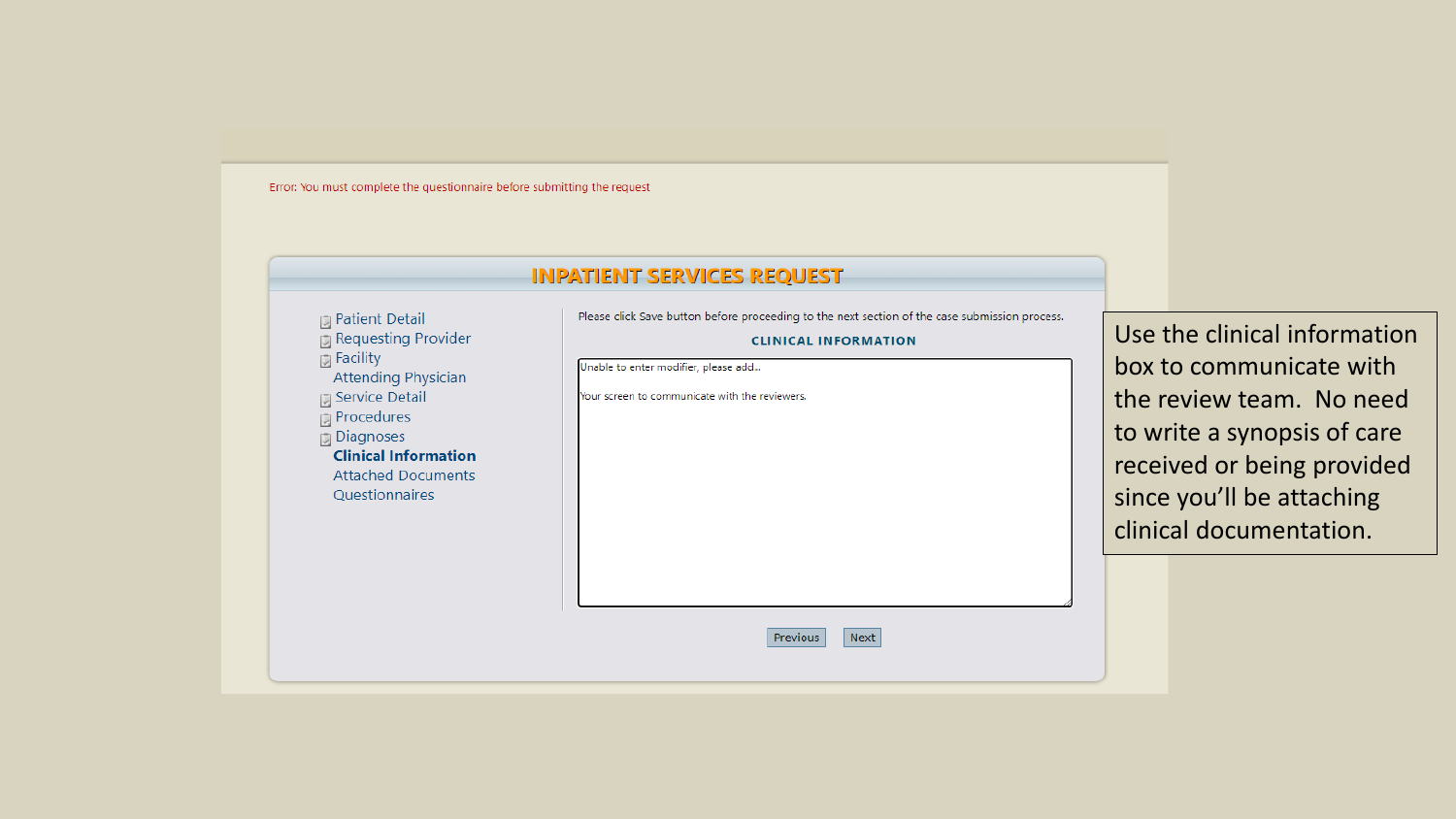## Adding Required Documents

| $\Box$ Patient Detail<br>Requesting Provider<br><b>同 Facility</b><br><b>Attending Physician</b><br><b>D</b> Service Detail<br><b>Procedures</b><br><b>Diagnoses</b><br><b>Clinical Information</b><br><b>同 Attached Documents</b><br>Questionnaires |
|-----------------------------------------------------------------------------------------------------------------------------------------------------------------------------------------------------------------------------------------------------|

the discharge (if appliable).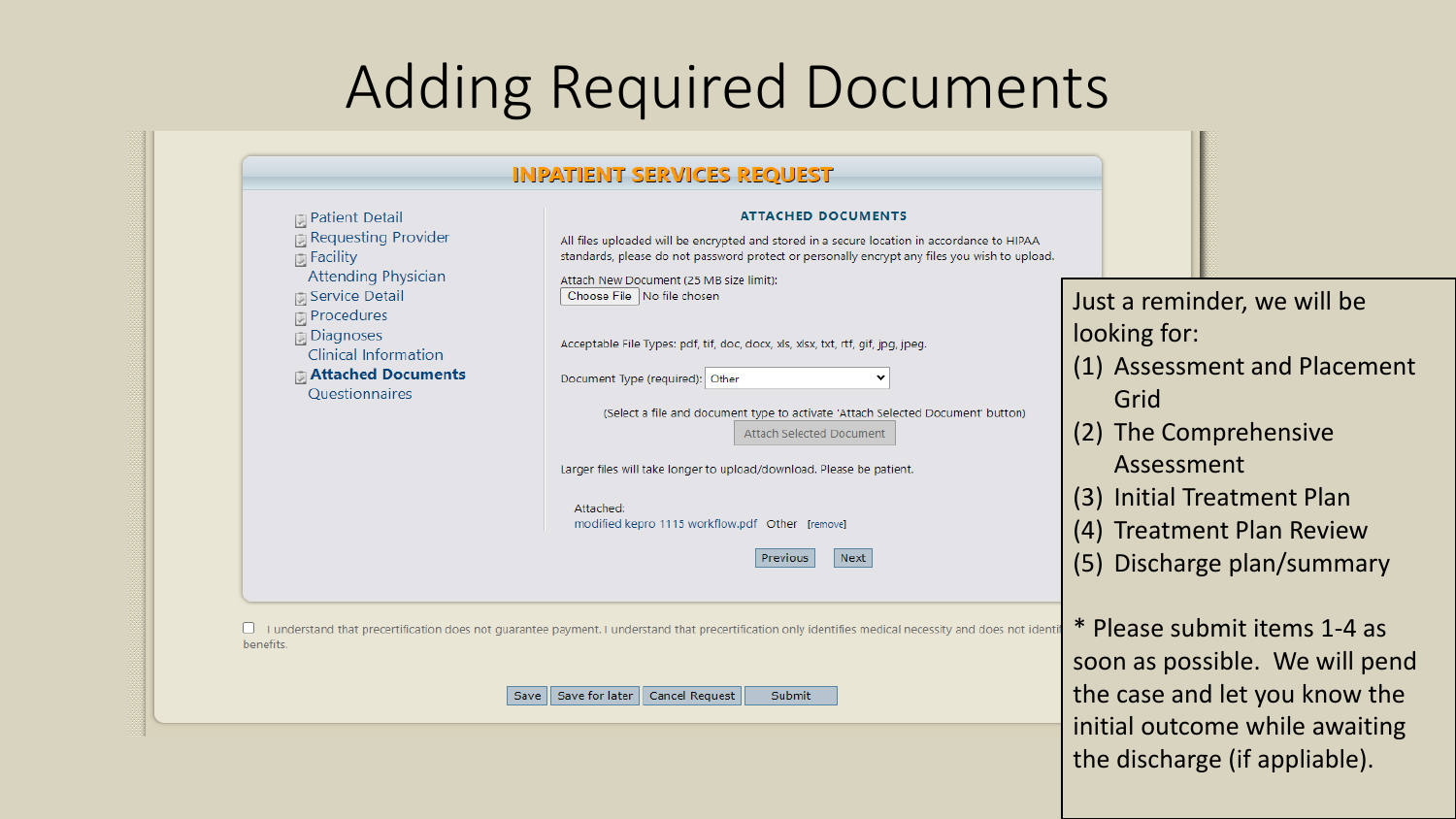#### **Questionnaire**

#### **SUD Provider - Treatment**

 $O$  Yes

 $O$  No

- 1. What is the Highest Level of Care (LOC) recommended for this client?  $\Box$  Housing (Please select one.) Vocational services  $\bigcirc$  1.0 Transportation assistance  $\bigcirc$  2.1  $\Box$  Other  $O$  3.1  $\bigcirc$  3.3  $O$  3.5 (Please select one.)  $\bigcirc$  WM-3.2  $O$  Yes  $O$  WM-3.7  $O$  No 2. Is the ASAM recommended Level of Care the same as the received Level of Care? (Please select one.)
	-
- 3. Please select any ancillary services the client is receiving: (Please select between 1 and 4 items.) 4. Would Partial Hospitalization (LOC 2.5) be appropriate if available? 5. Has a medical consultation addressed if this client would benefit from Medically Assisted Therapy (MAT)? (Please select one.)  $O$  Yes  $\bigcirc$  No

This is occasionally updated. Don't forget to mark as completed.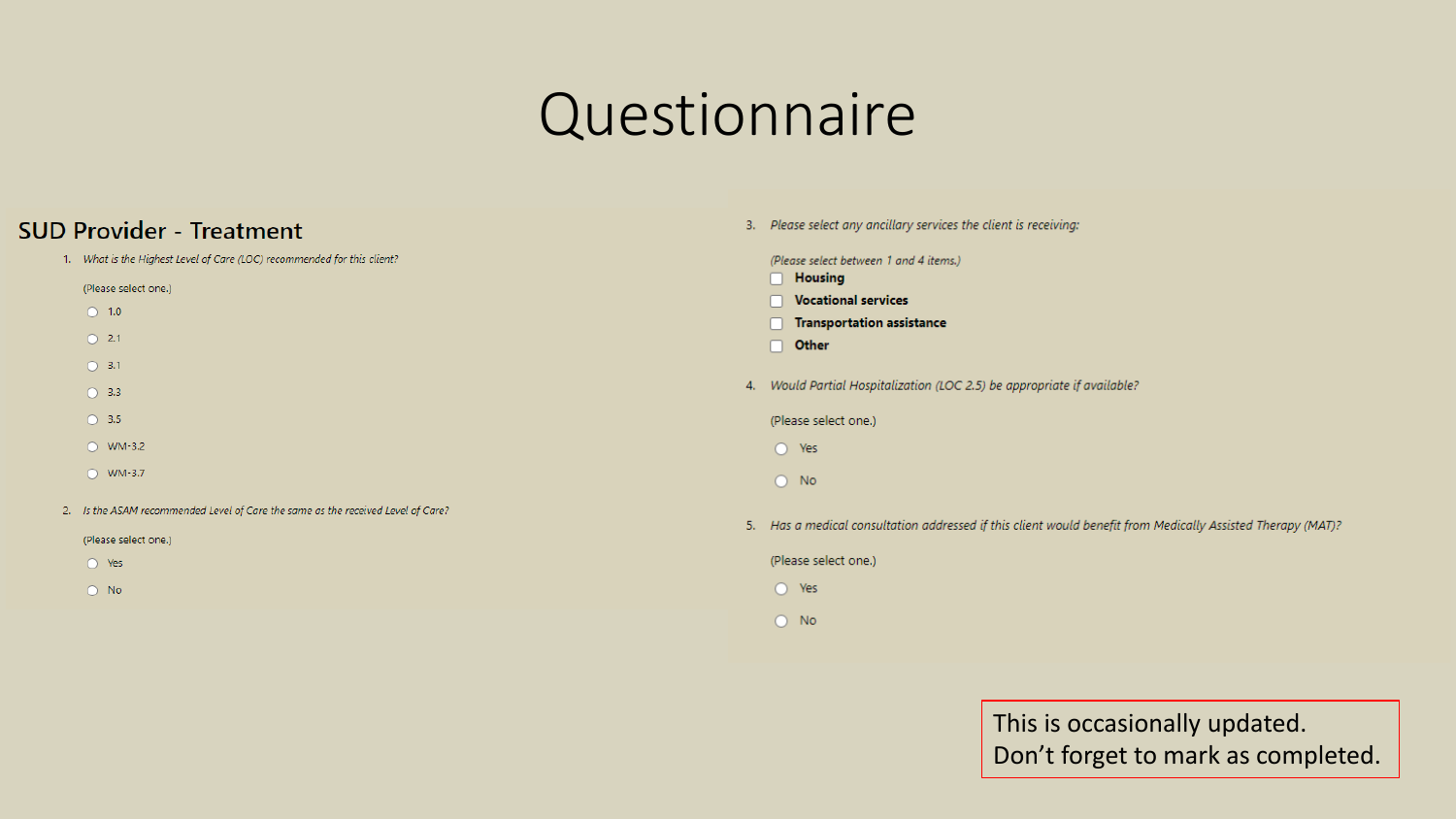### Request Overview with Case Information

| HOME | <b>REQUESTS</b> | <b>SEARCH</b>                                                                 |                          | <b>MANAGEMENT</b>        |                      | <b>REPORTS</b>     | <b>MY ACCOUNT</b> | <b>HELP</b>        |                            |
|------|-----------------|-------------------------------------------------------------------------------|--------------------------|--------------------------|----------------------|--------------------|-------------------|--------------------|----------------------------|
|      |                 |                                                                               |                          | REQUEST OVERVIEW         |                      |                    |                   |                    |                            |
|      |                 |                                                                               |                          |                          |                      |                    |                   |                    |                            |
|      |                 |                                                                               |                          | <b>CASE INFORMATION</b>  |                      | PRINT CASE         |                   |                    |                            |
|      |                 | Case ID:                                                                      | <b>Case Submit Date:</b> | <b>SRV Auth:</b>         | <b>Reference ID:</b> |                    |                   |                    |                            |
|      |                 | 212510015                                                                     | 9/8/2021 5:32 PM         | N/A                      | N/A                  |                    |                   |                    |                            |
|      |                 | <b>Member ID:</b>                                                             | <b>Member Name:</b>      | Gender:                  | DOB:                 |                    |                   |                    | Case ID is listed here for |
|      |                 |                                                                               |                          |                          |                      |                    |                   | tracking purposes. |                            |
|      |                 |                                                                               |                          | <b>PROCEDURES</b>        |                      |                    |                   |                    |                            |
|      |                 | Length of Stay<br>LOS:<br><b>Admit Date:</b>                                  | 9/8/2021                 | <b>Status: Submitted</b> |                      | <b>Reason: N/A</b> |                   |                    |                            |
|      |                 |                                                                               | <b>Requested</b>         | <b>Certified</b>         |                      |                    |                   |                    |                            |
|      |                 | <b>Procedure Date:</b>                                                        | 9/8/2021                 | N/A                      | Mod: N/A             | Rate: N/A          |                   |                    |                            |
|      |                 | <b>End Date:</b>                                                              | 9/14/2021                | N/A                      |                      |                    |                   |                    |                            |
|      |                 | Errors:                                                                       |                          |                          |                      |                    |                   |                    |                            |
|      |                 | <b>BEHAVORIAL HEALTH</b><br>0919<br>TREATMENTS/SERVICES -<br><b>EXTENSION</b> |                          | <b>Status: Submitted</b> |                      | <b>Reason: N/A</b> |                   |                    |                            |
|      |                 |                                                                               | Requested                | <b>Certified</b>         |                      |                    |                   |                    |                            |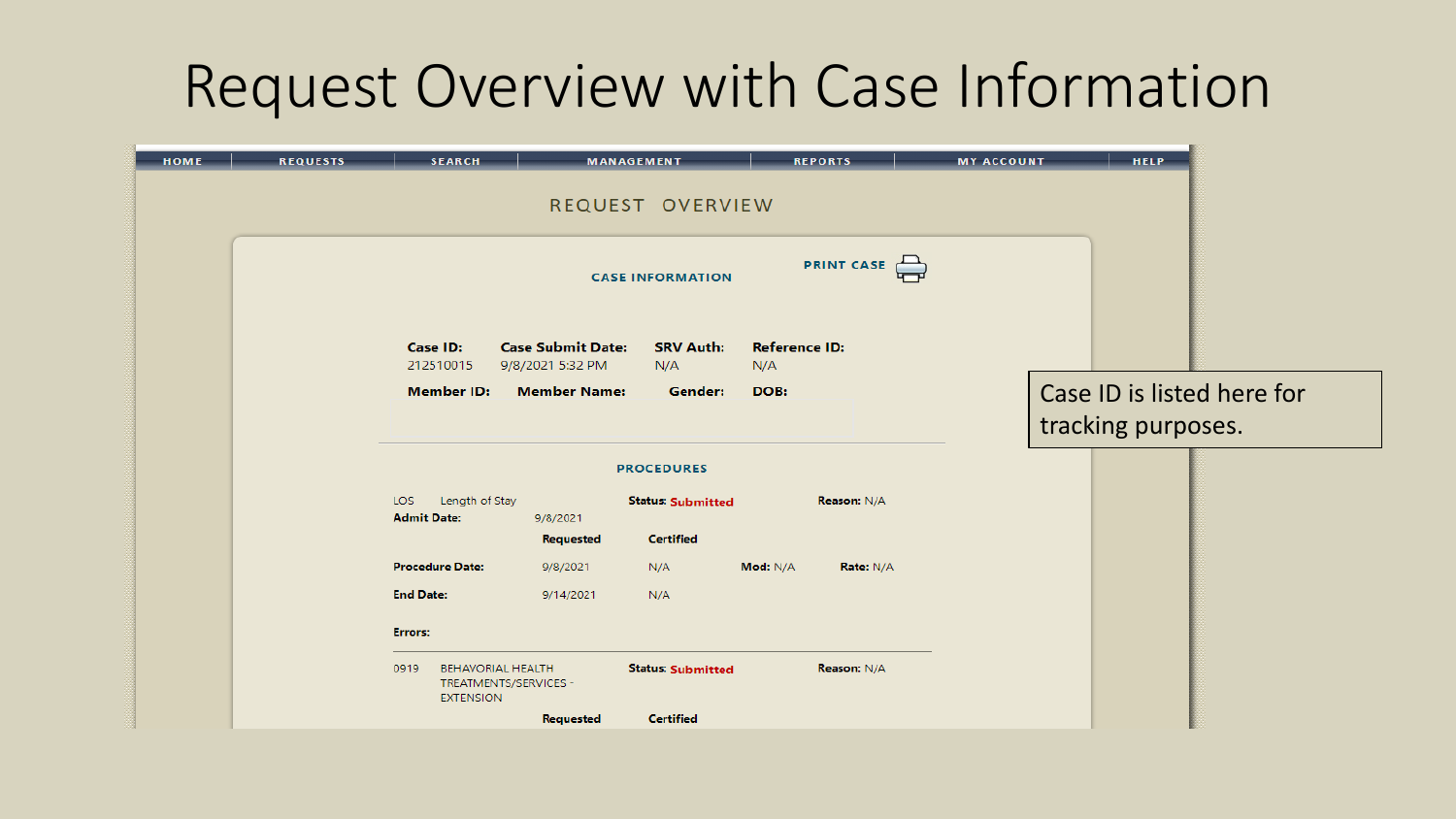To extend a case, you will want to click on the [extend] option.

| 212092097<br>(N/A)<br>Contract: Minnesota SUD<br>[Procedures]<br>[Diagnosis] | Submitted<br>Approved: 4<br>Denied: 0<br>Pending: 0<br>Void: 0 | Outpatient<br>Letters: 0<br>Messages: 2 | SUD OP - Substance Abuse | $10/14/2021 -$<br>12/16/2021 | [Servicing] | [Select]<br>[Extend]<br>[Copy] |
|------------------------------------------------------------------------------|----------------------------------------------------------------|-----------------------------------------|--------------------------|------------------------------|-------------|--------------------------------|
|------------------------------------------------------------------------------|----------------------------------------------------------------|-----------------------------------------|--------------------------|------------------------------|-------------|--------------------------------|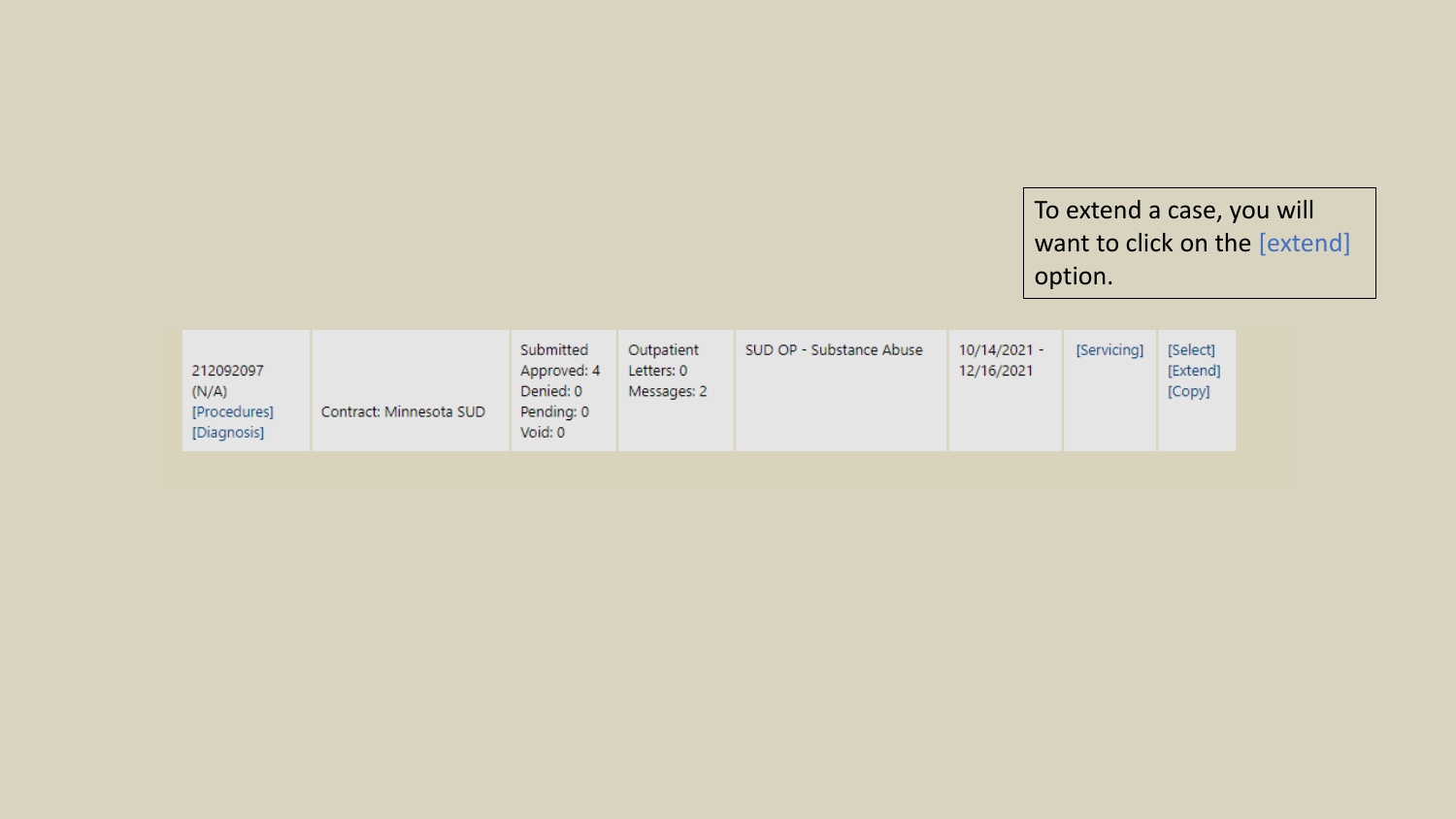#### **OUTPATIENT SERVICES REQUEST**

| <b>J</b> Patient Detail      |
|------------------------------|
| <b>J</b> Requesting Provider |
| <b>J</b> Service Provider    |
| <b>Attending Physician</b>   |
| ្យ Service Detail            |
| <b>Procedures</b>            |
| ្យ Diagnoses                 |
| <b>Clinical Information</b>  |
| <b>Attached Documents</b>    |
| ा Questionnaires             |
|                              |
|                              |

| <b>REQUESTING PROVIDER</b>                                |                                                                                                                             |                                                                                                   |  |
|-----------------------------------------------------------|-----------------------------------------------------------------------------------------------------------------------------|---------------------------------------------------------------------------------------------------|--|
| <b>Name</b><br><b>Provider ID</b><br><b>Provider Type</b> | EFFECTIVE LIVING CENTER INC<br>1124133475<br>62 - CHEMICAL HEALTH                                                           |                                                                                                   |  |
| <b>Address</b>                                            | 821 W ST GERMAIN<br>ST CLOUD MN 56301-                                                                                      |                                                                                                   |  |
| <b>Phone</b>                                              | 320-259-5381                                                                                                                |                                                                                                   |  |
| fax number entered below.                                 | Providers in receipt of Faxed determination letters: Official<br>communication of service authorization will be sent to the |                                                                                                   |  |
| Fax <sup>*</sup>                                          | 320-259-6171                                                                                                                |                                                                                                   |  |
|                                                           | * denotes required field                                                                                                    |                                                                                                   |  |
| <b>Previous</b>                                           | Next                                                                                                                        | Extending the case will pre-<br>populate all of the<br>information you had<br>previously entered. |  |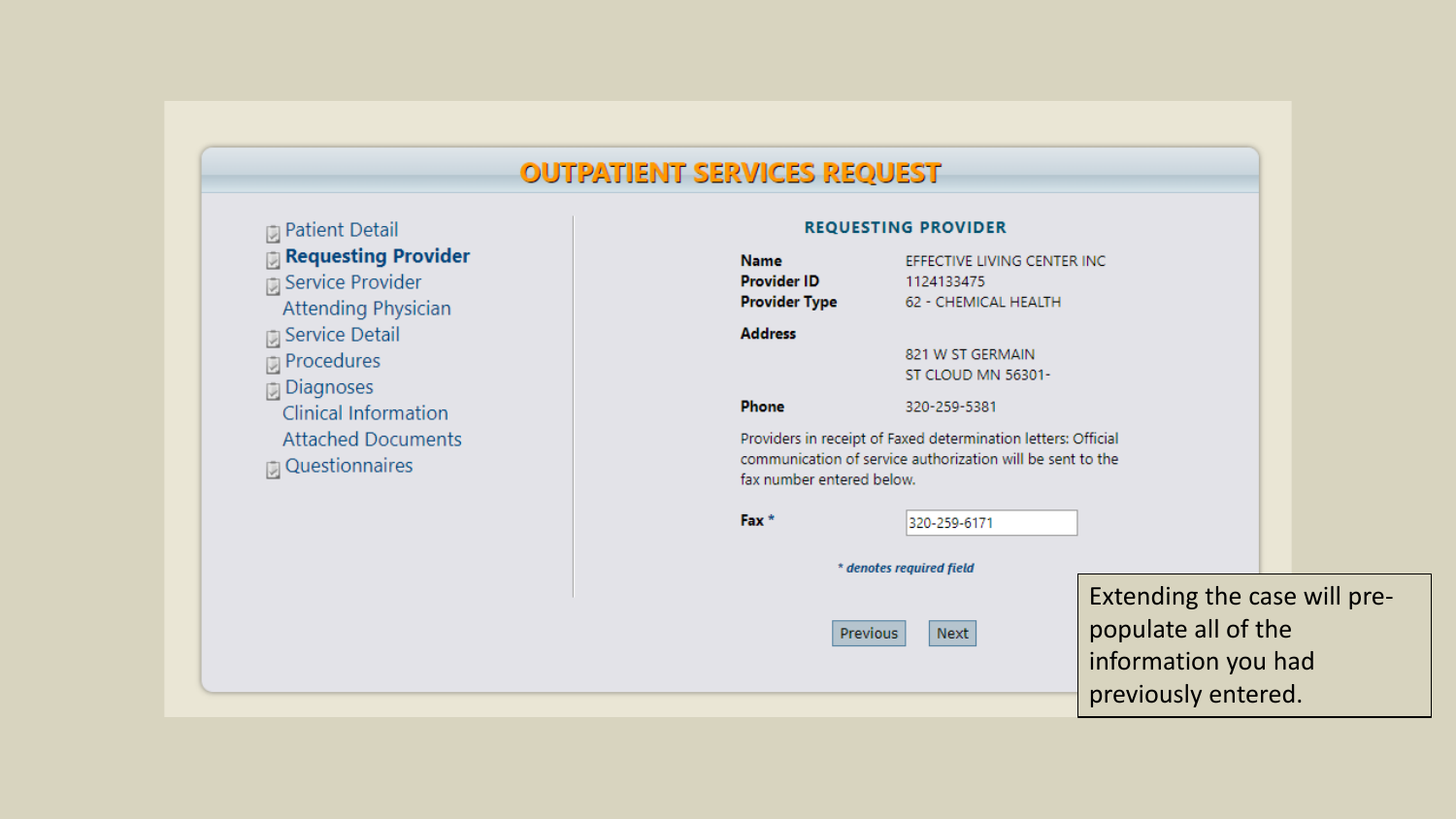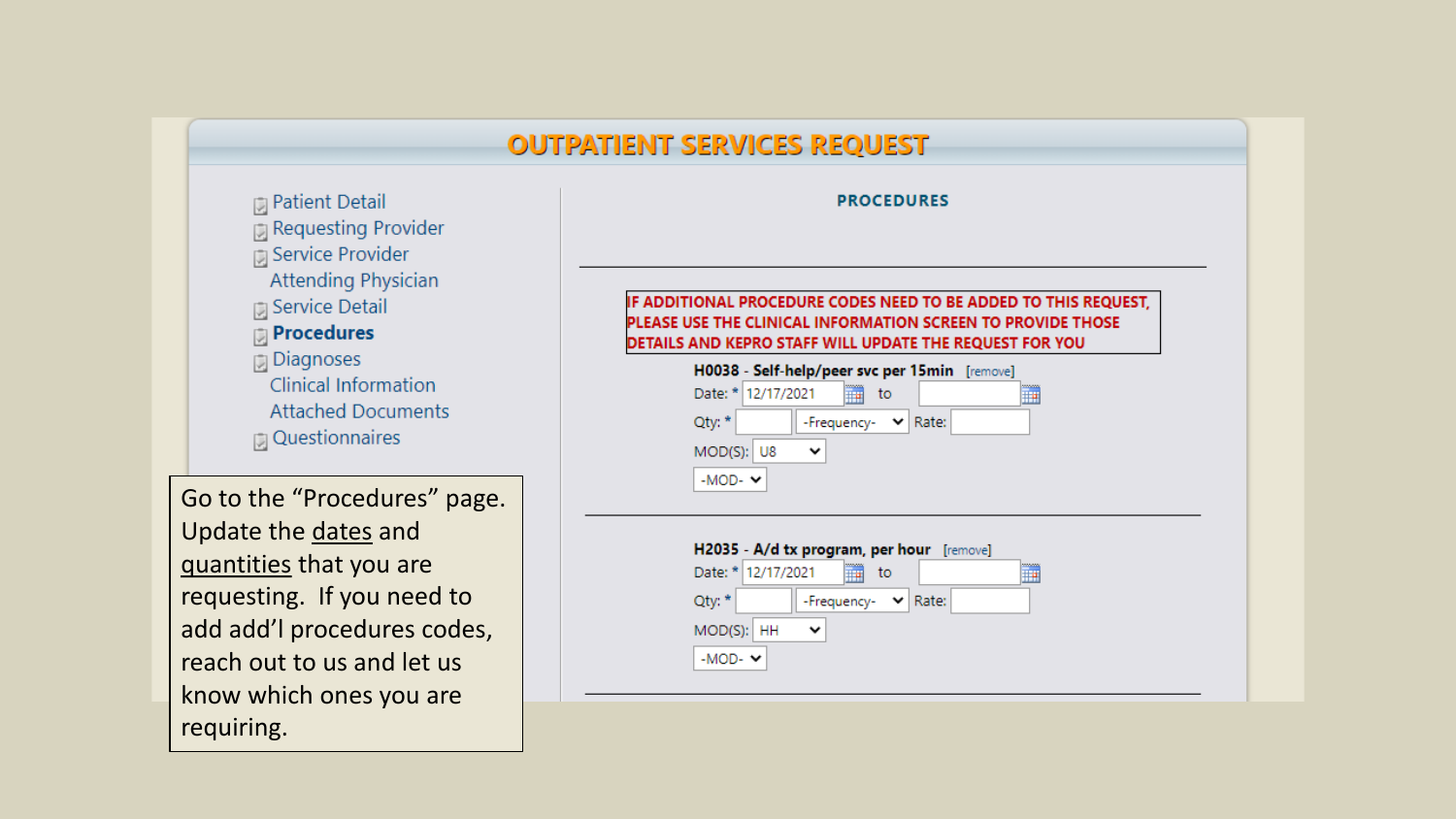#### **OUTPATIENT SERVICES REQUEST**

| 厕 Patient Detail             |
|------------------------------|
| <b>D</b> Requesting Provider |
| 同 Service Provider           |
| <b>Attending Physician</b>   |
| 同 Service Detail             |
| <b>D</b> Procedures          |
| <b>同</b> Diagnoses           |
| <b>Clinical Information</b>  |
| <b>Attached Documents</b>    |
| <b>D</b> Questionnaires      |
|                              |

Go to the "Attached Documents" page. Add the new clinical information to support ongoing services.

#### **ATTACHED DOCUMENTS** All files uploaded will be encrypted and stored in a secure location in accordance to HIPAA standards, please do not password protect or personally encrypt any files you wish to upload. Attach New Document (25 MB size limit): Choose File | No file chosen Acceptable File Types: pdf, tif, doc, docx, xls, xlsx, txt, rtf, gif, jpg, jpeg. Document Type (required): (Select One)  $\checkmark$ (Select a file and document type to activate 'Attach Selected Document' button) Attach Selected Document Larger files will take longer to upload/download. Please be patient. Next Previous